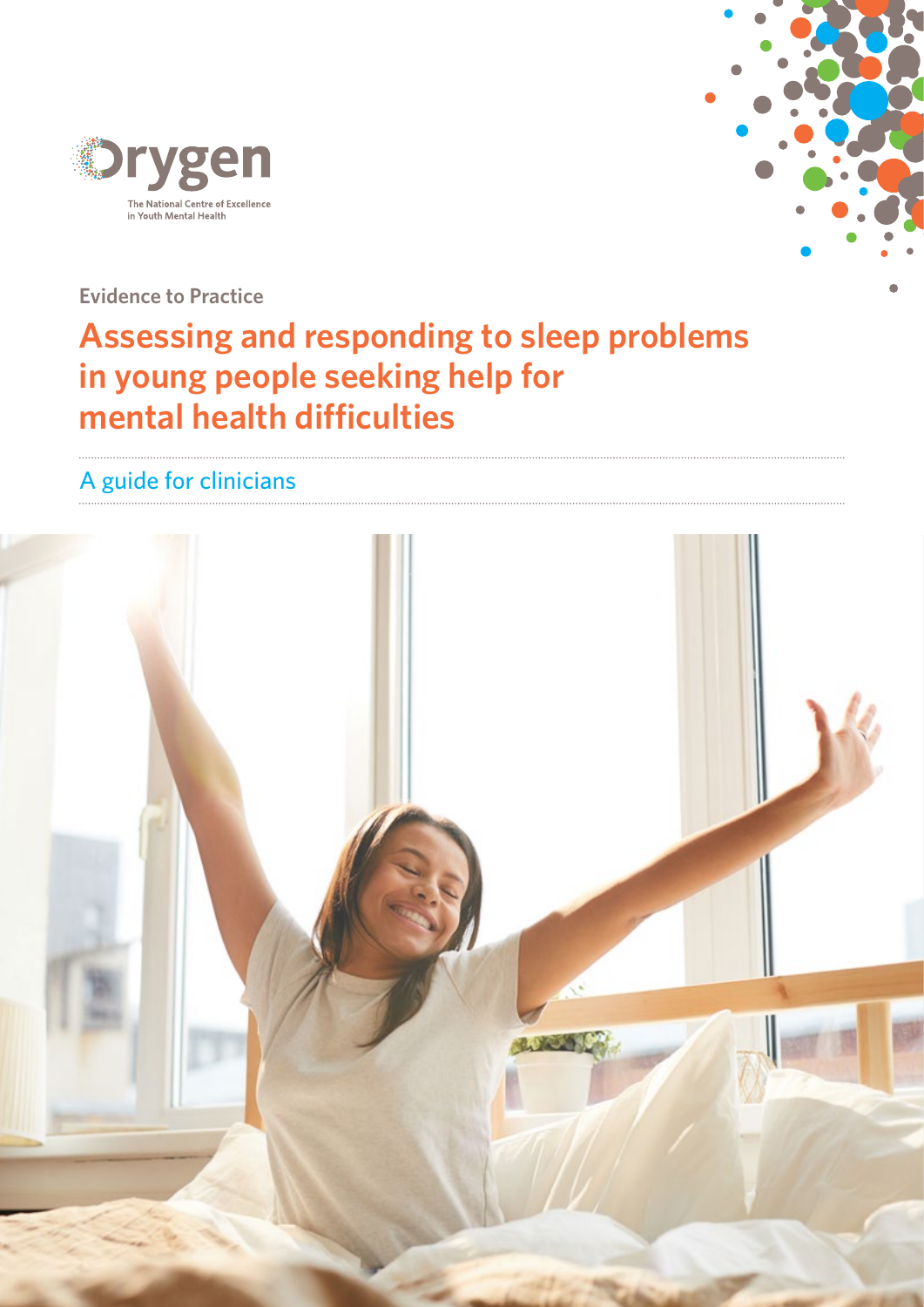## **Introduction**

The importance of sleep to individuals' health and wellbeing is increasingly being recognised and understood. Yet, many young Australians are not getting enough sleep, with some experiencing significant sleep problems.<sup>1</sup> Detecting and treating problematic sleep in young people is critical, since it is associated with impaired functioning (e.g., school attendance, school/work performance and relationships) and mental health difficulties.<sup>2</sup> In contrast, optimal sleep is associated with good quality of life and wellbeing<sup>3</sup> and reduced experiences of anxiety<sup>4</sup> and depression.<sup>5</sup>

This resource is designed to assist those working clinically with young people to understand the risk factors that are associated with problematic sleep, many of which are modifiable. Interventions with demonstrated effectiveness in young people with sleep disturbances will be discussed.

## **Normal vs abnormal sleep**

During adolescence (ages 10–19), young people experience a combination of biological, social and cultural influences that may alter their sleep.<sup>6</sup> Biological changes associated with puberty, including a delay in melatonin secretion and the circadian rhythm, cause adolescents to feel sleepy later in the evening.<sup>2</sup> In addition, social and developmental factors – including increased school demands, access to engaging social activities (e.g., via the internet, mobile phones), use of substances and reduced parental influence – are likely to exacerbate these biological changes.<sup>6-8</sup>

## **What helps and harms young people's sleep?**

**Table 1:** Risk and protective factors for adolescent sleep.9

| <b>Risk factors</b>          | <b>Protective factors</b>     |
|------------------------------|-------------------------------|
| Evening caffeine use (e.g.,  | A positive family environment |
| energy drinks, coffee, black | (calm, organised)             |
| and/or green tea, chocolate) | Good sleep hygiene            |
| Tobacco use                  | (dim light, low activity,     |
| Computer, internet use,      | low noise before bedtime)     |
| or gaming*                   | Parents/carers setting        |
| Evening light                | a regular bedtime for         |
| Pre-sleep worry              | adolescents on school nights  |

\* Whilst blue light emitted from devices has been proposed as a mechanism through which sleep is negatively affected, evidence to support this hypothesis is currently lacking.<sup>10</sup> Factors that have been linked to significantly delayed or shorter sleep time are: using multiple devices at bedtime (i.e., more than four), more interactive media (e.g., gaming), and the duration of evening use (i.e., >90 minutes).<sup>11-15</sup>

Problematic sleep typically presents as daytime sleepiness (i.e., the desire to have more sleep, morning sleepiness and oversleeping), difficulty falling asleep and/or staying asleep and not getting enough sleep. Generally, less than seven hours' sleep per night is considered to be insufficient for adolescents (age 14–17 years) with a recommended amount of eight to 10 hours, whilst anything less than six hours is insufficient for young adults (18–25 years), with a recommended guide of seven to nine hours.16 Problematic sleep may present in the absence of mental health difficulties, or can co-occur with a mental health disorder. Sleep problems are considered to be clinically significant when they persist for some time (i.e., more than three months) and impair daily functioning.17

Some young people experiencing problematic sleep may meet criteria for a *sleep disorder*. Insomnia disorder and delayed sleep phase disorder (DSPD) are the most prevalent sleep disorders among young people.<sup>1,17</sup> One in five young people can meet diagnostic criteria for one of these sleep disorders,18, 19 with the most common symptom being *difficulty falling asleep*.

In addition to difficulty falling asleep (i.e., sleep-onset insomnia), the key symptoms of insomnia are difficulty maintaining sleep, an inability to return to sleep after early morning awakening and 'unrefreshing' sleep. The onset of insomnia is usually early adulthood but it can be in childhood or adolescence.17

DSPD is a circadian rhythm (i.e., 'body clock') disorder,<sup>1,17</sup> characterised by difficulty getting to sleep at a desired time, difficulty waking in the morning and excessive sleepiness during the day (especially the morning). When a person with DSPD is free to sleep when they want, they show improved sleep quality and duration for their age, just at a later time of the night (e.g., after midnight and/or weekend bedtimes more than two hours later than weekday bedtimes). They will also wake much later in the morning when free to do so.

There are currently no quantitative criteria to easily distinguish 'normal' from 'abnormal' or pathological sleep disturbance.20 The distinction ultimately comes down to the severity of symptoms, and the degree of distress and functional impairment associated with the symptoms.17

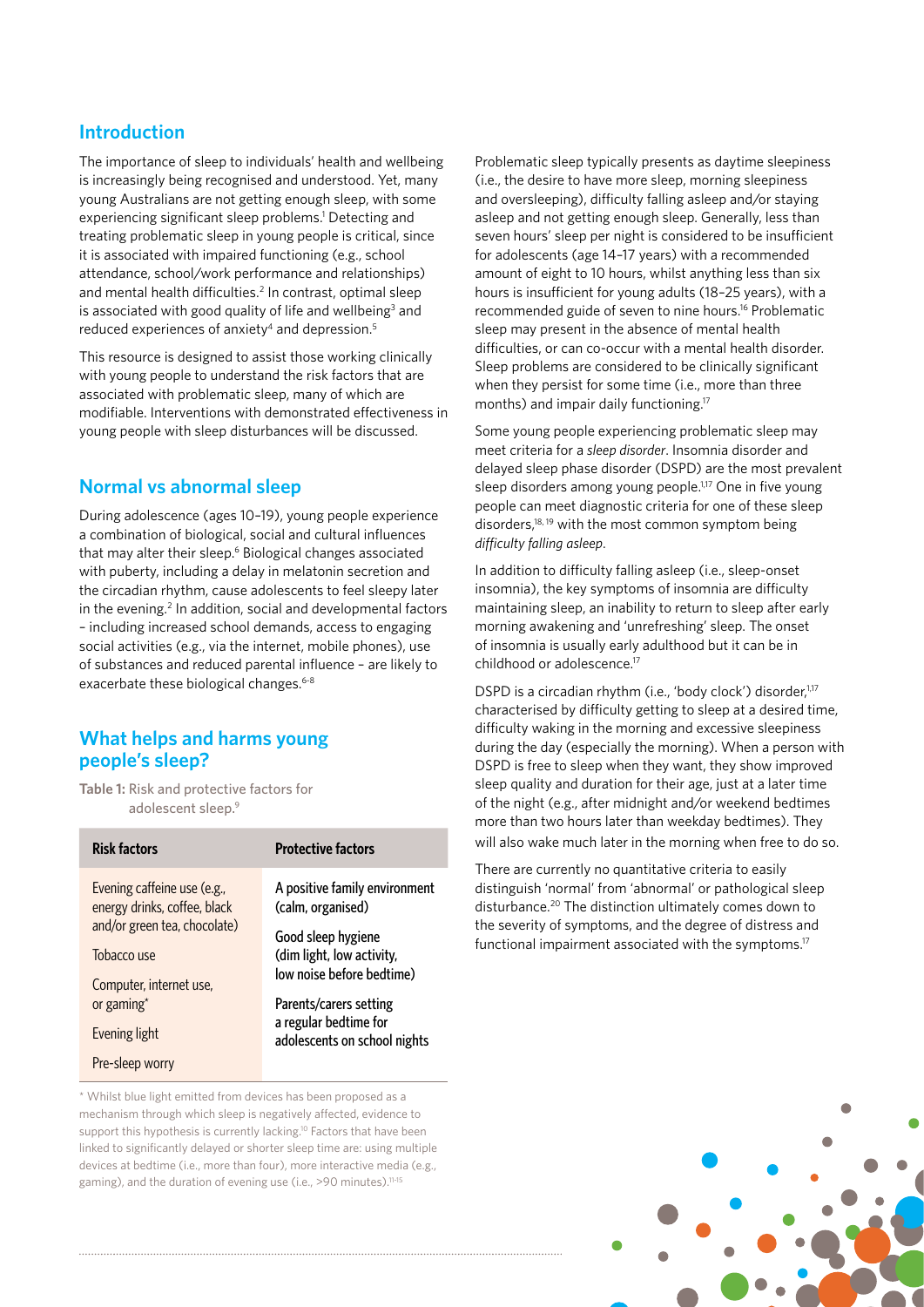## **How prevalent are sleep problems among young people?**

Overall, about 20% of adolescents report difficulty with daytime sleepiness (e.g., falling asleep in school, being too sleepy to do things, oversleeping) and 20–26% struggle to get to sleep.<sup>2</sup> Sleep disturbance appears to be considerably more common among adolescents seeking help for mental health difficulties; one study reported a prevalence of 71%.21 A challenge for clinicians is that young people who are experiencing clinically significant sleep problems often don't report them as a concern.<sup>21</sup> Instead, young people and their parents may perceive sleep disturbances to be a 'normal' part of adolescence.<sup>21</sup> Therefore, young people should be routinely asked about the quality of their sleep in assessments. For more detail around sleep assessments, see the section in this resource called 'A clinical framework for assessing and treating young people presenting with comorbid sleep problems'.

## **Which comes first for young people – sleep problems or mental health difficulties?**

There is evidence of an association between sleep problems and mental health difficulties across all ages.<sup>21</sup> Sleep problems have usually been considered to be symptomatic of adolescent mental health difficulties, but recent evidence suggests the relationship is bidirectional, and that they likely share neurobiological, genetic, psychological, social and age-related risk factors.<sup>22-25</sup> Sleep problems are suggested to be a risk factor for the development of depression<sup>26</sup> and escalating anxiety symptoms in adolescence.<sup>27, 28</sup> For this reason, clinicians should directly target sleep problems within treatment, rather than assuming that they will resolve as a side effect of mental health intervention.<sup>20, 23</sup>

## **Does worry about sleep, or preoccupation with sleep, make things worse?**

When young people lie awake for extended periods, this is an ideal environment for them to worry. Worry about sleep29 and an individual's *perception* of how well or badly they sleep, plays an important role in the development and maintenance of sleep difficulties.<sup>8, 30</sup> For adolescents with DSPD, specific worries about how sleep difficulties will impact on their school performance, relationships, mood, family relationships and health contribute more to difficulty falling asleep than generalised worrying.<sup>8</sup> Adolescents who worry a lot about their sleep, and perceive themselves as experiencing sleep difficulties, *even when they do not*, may be at risk of developing 'a genuine sleep deficit' due to a cycle of worrying about their sleep.<sup>30</sup> Therefore, targeting worries that occur when the young person goes to bed – either directly or indirectly – form an important part of treatment.

**Sleep quality should be assessed in all young people presenting to mental health services. Careful assessment is necessary to detect problematic sleep**

## **A clinical framework for assessing and treating young people presenting with comorbid sleep problems**

### Assessing sleep problems and engaging in treatment planning with young people

- Sleep quality should be assessed in all young people presenting to mental health services. Careful assessment is necessary to detect problematic sleep.
- Ask brief screening questions about the young person's time spent awake, both at the beginning and during the night, using the Brief Sleep Screening model (Figure 1). This model suggests how to differentiate sleep patterns associated with two common sleep disorders (insomnia and DSPD). This screening can take place following broader clinical assessments of the young person's mental health, level of functioning and wellbeing.
- Ask very specific questions based on the last few nights' sleep, in addition to broad questions about sleep patterns over a longer time period.
- It is essential that the young person completes a sleep diary to prospectively monitor their sleep. Stress that there is no need for them to 'clock watch'; rather, they should note their sleep estimates based on their best guess.23 A sleep diary template and more guidance on how to use one are provided [here](http://sleepfoundation.org/sites/default/files/inline-files/SleepDiaryv6.pdf) (sleepfoundation. org/sites/default/files/inline-files/SleepDiaryv6.pdf). In assessing functioning, it can be helpful to ask 'how would your life and your ability to do your day-to-day tasks change if your sleep problems were to completely go away?'31

## **66 Implementing and maintaining a sleep diary is crucial to any sleep assessment or intervention."**

Clinician.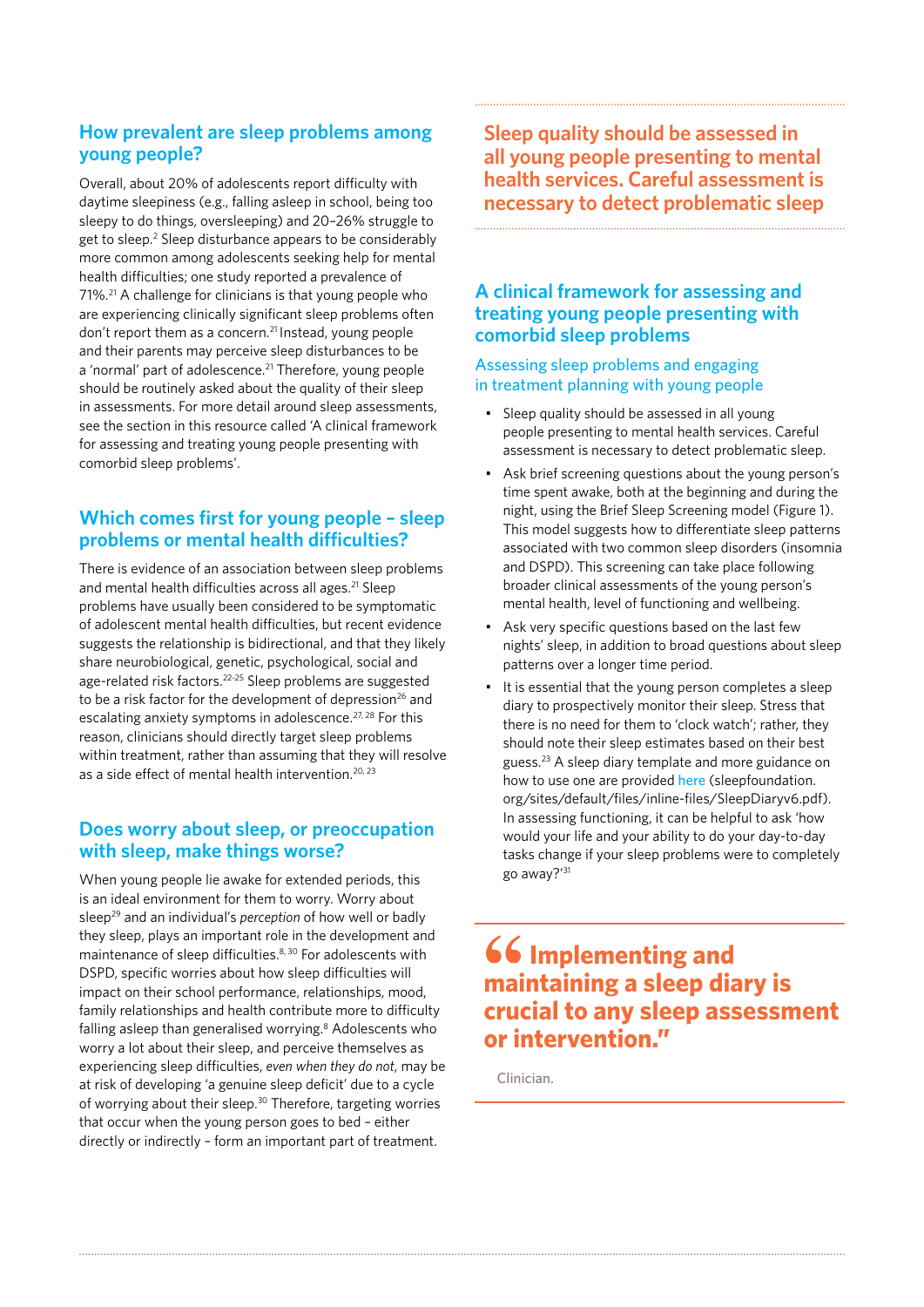**Figure 1:** Brief Sleep Screening Questions and Potential Treatments

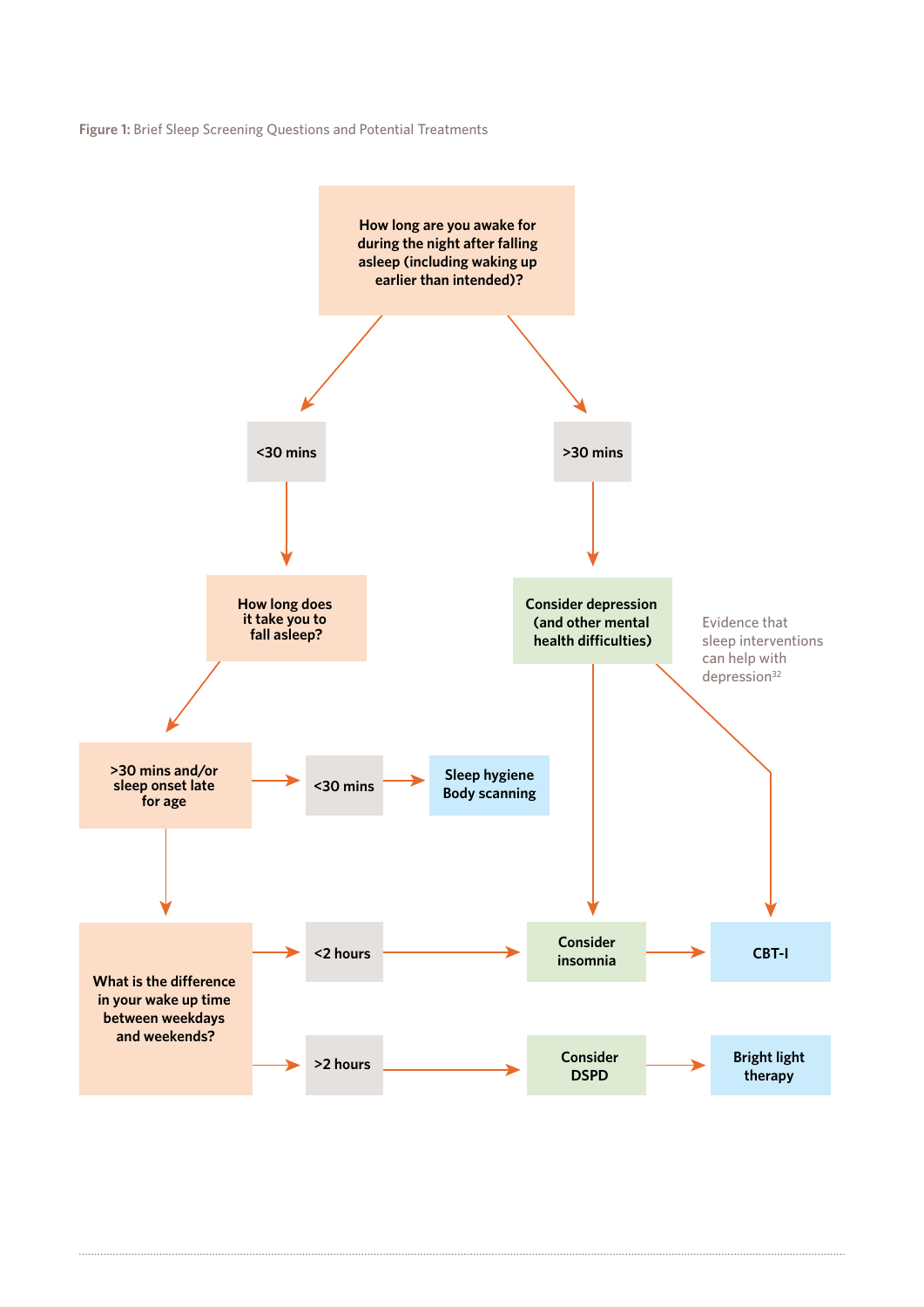## **Treating sleep problems experienced by young people**

### What works for DSPD?

As DSPD's major contributing factor is a delayed circadian rhythm, treatment aims to help the young person to change their behaviours around bedtime and wake-up time, so that they move their sleep time earlier. The treatment with the best evidence for use in young people with DSPD is bright light therapy.<sup>1, 33-35</sup> This requires the person to get up gradually earlier each day and expose their eyes to bright light immediately after waking up (i.e., outdoor light [without looking directly at the sun] or artificial light devices). This helps to reset the circadian rhythm to an earlier time, so that the young person can fall asleep earlier and wake up more easily (for more guidance on how to treat DSPD see the 'Helpful resources' section).

It's important to note that young people may struggle to adhere to the 'best-treatment' protocol for bright light therapy. It has been suggested that planning a more gradual shift in bedtimes (moving to 15–20 mins. earlier per week) may better promote mastery and control.20

## **66** It is important to set realistic **expectations of treatment and in particular to let the young person know your sleep may get worse before it gets better"**

Clinician

### What works for insomnia?

Cognitive behavioural therapy for insomnia (CBT-I) is the best practice treatment for adult insomnia. 36, 37 CBT-I has been adapted for young people with demonstrated effectiveness and can be delivered in individual, group and online formats.1,6 Each element of CBT-I is described below. Behavioural strategies are usually offered first. More detailed guidance about how to use CBT-I can be found in the 'Helpful resources' section.

#### 1. Sleep restriction

Sleep restriction therapy aims to reduce the amount of time spent awake in bed and involves reducing time spent in bed so that it equals the amount of time actually spent asleep.<sup>31</sup> The young person can achieve this by significantly delaying their bedtime, but maintaining a fixed wake-up time, using a range of steps. While there is evidence to demonstrate the effectiveness of this therapy for young people,<sup>38</sup> sleep restriction should nonetheless be used cautiously<sup>7</sup> and is not recommended for young people who have – or who are suspected to have – bipolar disorder, or who experience seizures.<sup>31</sup>

## **66 Emphasise that when things get worse, it's really important to keep going with the intervention. Your body is learning to reset to a better sleeping pattern"**

Clinician

#### 2. Stimulus control

Stimulus control aims to reduce the amount of time the young person spends awake in bed, engaging in non-sleep related activities.31 Typical instructions include:

- 1. going to bed only when sleepy
- 2. bed is only to be used for sleep and sexual activity
- 3. if sleep does not occur within 15–20 minutes, or the person is becoming irritable or anxious about not sleeping, then get up from bed*, go to another room* and perform a calm activity (e.g., reading, practising a mindfulness activity) until feeling sleepy. Avoid 'clock-watching'
- 4. return to the bedroom when feeling sleepy, turn the light off and attempt sleep. Repeat these steps as much as needed
- 5. get up at the same time seven days a week, regardless of how much sleep has been achieved.

#### 3. Sleep hygiene education

Sleep hygiene education provides an important rationale for treatment strategies and may help in increasing a young person's treatment adherence.<sup>31</sup> Good sleep hygiene refers to habits that promote good quality sleep (e.g., getting up and going to bed around the same time each day, avoiding caffeine close to bedtime etc.). The goal of sleep hygiene is not 'to fall asleep' but rather to establish an environment that is conducive to sleep.

#### 4. Relaxation exercises

Targeting physiological reactivity before bedtime with relaxation exercises (e.g., deep breathing, progressive muscle relaxation) may be particularly beneficial for young people who describe difficulties 'switching off' and those presenting with somatic complaints (e.g., deep muscle pain, headaches).<sup>31</sup>

#### 5. Cognitive strategies

Assess the young person's worry related to their sleep patterns, along with any generalised worrying at night. Behavioural experiments are strongly recommended, particularly targeting cognitions related to the relationship between sleep, energy levels and daytime impairment.<sup>7</sup> Ideally this can support young people to shift from catastrophic and black-and-white thinking patterns toward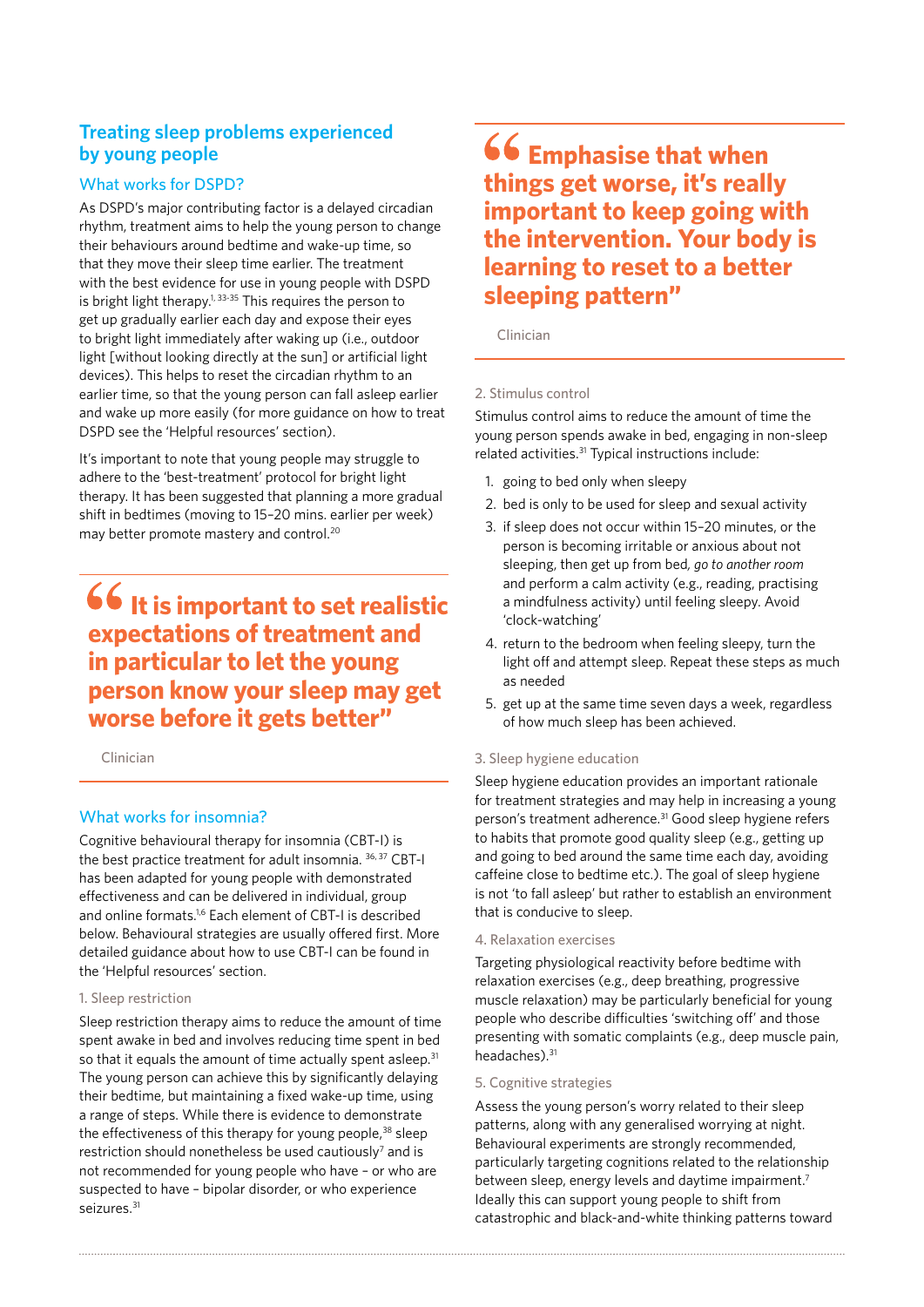more helpful cognitions (e.g., 'daytime energy levels are like elastic: they can be stretched quite easily'). This shift then creates room to explore lists of 'energy-generating' and 'energy-sapping' activities, empowering young people to take more control in managing daytime tiredness.<sup>7</sup> It can also be helpful to target rumination, thought-suppressing attempts and self-criticism using cognitive and mindfulnessbased strategies.<sup>27</sup>

## **Scaffolding and adapting sleep interventions for young people**

Implementing recommended strategies can be difficult and often requires an already sleep-deprived young person to initially sleep even less. The following approaches may be helpful in scaffolding treatment for young people with DSPD or insomnia. They may also be helpful in treating young people with sub-threshold sleep disturbance.<sup>1</sup>

**66 The step-by-step treatment plans for sleepy young people can be hard to remember when they leave. Write the plan down on a piece of paper or on a whiteboard, and have them take a photo of it with their phone"**

Professor Michael Gradisar, sleep expert

#### Motivational interviewing

- Goal setting and motivational interviewing can be important to increase adherence.
- Adolescents may particularly benefit from the support of their family and friends when implementing sleep intervention strategies. If involved, family and friends also need to understand the rationale of treatments and expect that things may get worse initially.
- Highlight and praise any treatment gains and problemsolve barriers together.

#### Activity scheduling to build wind-down and wake-up routines

• To aid night-time sleepiness, maximise exposure to daytime light, and reduce stimulating activity before bed. Try to cease interactive electronic use (including phones, computers and internet) one hour before bedtime 39 and turn devices to bedtime mode.

- Wake-up routines can support the shift to fixed wake times and are particularly important if the young person is spending too much time in bed. Normalise 'grogginess' on waking and introduce activity scheduling and goal setting to support getting out of bed.
- It is important to ensure the young person has 'something to get up for', particularly if they are feeling depressed and unmotivated.

#### Creating an individualised treatment summary

• Collaboratively decide five changes the young person can make to improve their sleep within an individualised treatment summary. This can be shared with family members.

**66** If possible, I always try **to include parents in a sleep intervention for adolescents to ensure they understand the rationale and everyone is on the same page"**

Professor Michael Gradisar, sleep expert

### What role should sleep medications and supplements have in treating sleep disorders?

Current evidence indicates that sleep medications are not recommended for young people. When sleep medications have been compared against CBT-I in adults, they produce similar sleep improvements to CBT-I, but their therapeutic effect ceases as soon as the medication stops.<sup>40</sup> In contrast, long-term sleep improvements are found with CBT-I.<sup>40</sup> Risks associated with a young person becoming dependent on sleep medication, or experiencing side effects, need to be considered.20 Prescribing sleep medications may ultimately exacerbate sleep problems, as maintaining factors are unlikely to be addressed.<sup>20</sup>

#### Melatonin use and young people

Melatonin has been used for young people with DSPD and delayed sleep timing.<sup>29, 33,35</sup> However, there is limited evidence for its effectiveness in treating DSPD and there are some safety concerns about using it with adolescents.<sup>1</sup> Therefore, bright light therapy is considered a preferable first-line treatment.<sup>1</sup>

The use of prescribed melatonin needs to be carefully tailored to the individual's delayed sleep, and taken gradually earlier each evening. The young person also needs to remain in dim light for many hours in the evening, so as not to counteract the effects of the melatonin. In Australia, Circadin (sustained release melatonin) is the only Therapeutic Goods Administration approved form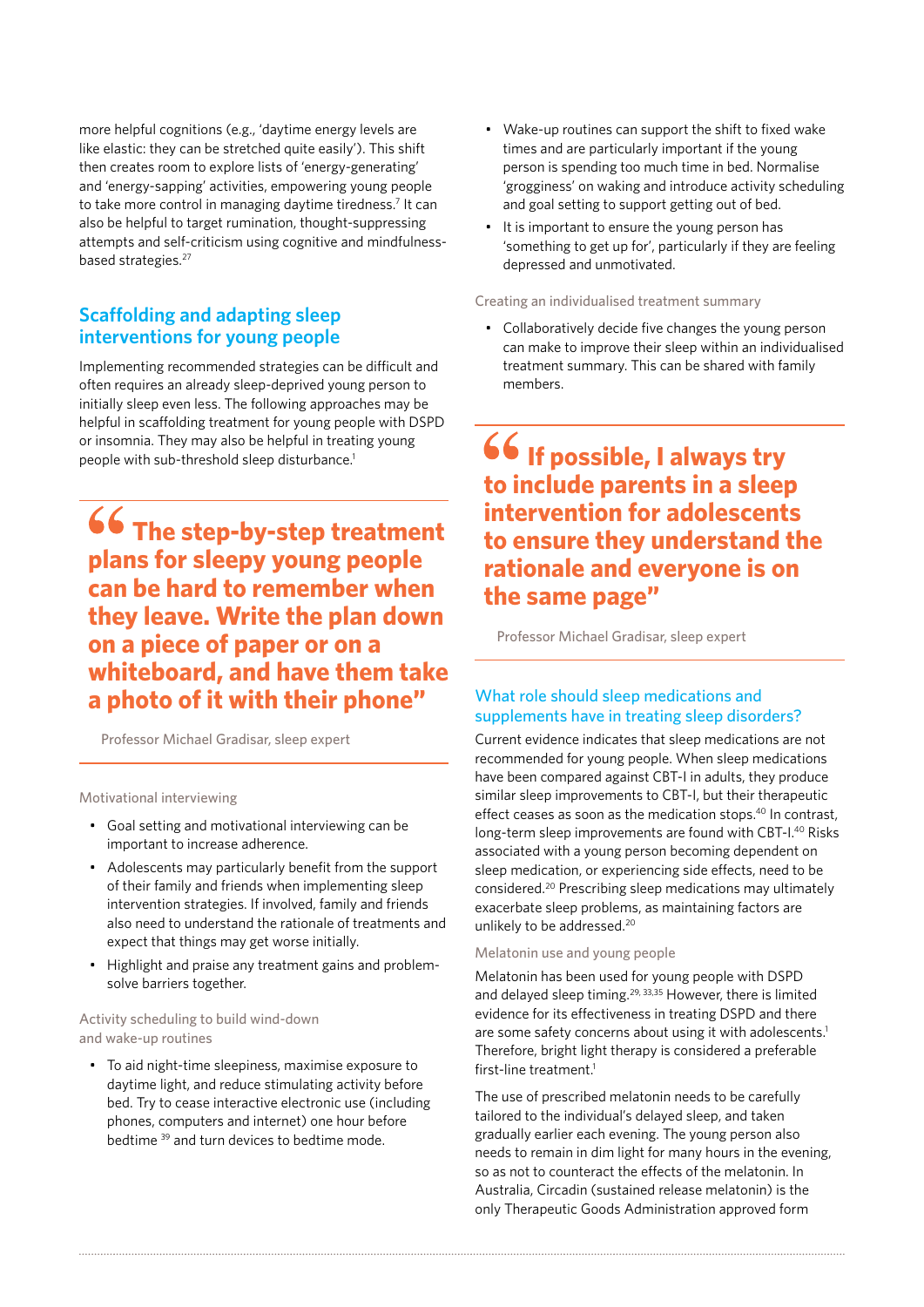of melatonin available via a GP, although Circadin has no evidence of effectiveness and safety in young people and is unlikely to benefit people with DSPD. Over-the-counter versions of melatonin do not contain therapeutic levels to treat sleep disorders but may still cause adverse side effects.

#### When to refer a young person on to specialist sleep services/clinicians?

If the strategies in this resource do not work for an individual young person, or fall outside the individual clinician's scope of practice, referral to a specialised sleep service should be considered. Onward referral is also recommended if another form of sleep disorder is suspected (e.g., sleep apnoea, restless leg syndrome), or if significant sleep disturbance persists following an episode of treatment.

## **Helpful resources**

#### For young people and families/carers

- For a range of fact sheets and resources, see the Sleep [Health Foundation \(Australia\) website](https://www.sleephealthfoundation.org.au/) (https://www. sleephealthfoundation.org.au/).
- For a fact sheet on sleep for young people, see the ([https://oyh.org.au/sites/oyh.org.au/files/factsheets/](https://oyh.org.au/sites/oyh.org.au/files/factsheets/OYH_sleep_youngpeople.pdf) [OYH\\_sleep\\_youngpeople.pdf](https://oyh.org.au/sites/oyh.org.au/files/factsheets/OYH_sleep_youngpeople.pdf))
- For a snapshot of the latest research on young people's sleep, see [https://www.vichealth.vic.gov.au/media-and-](https://www.vichealth.vic.gov.au/media-and-resources/publications/sleep-and-mental-wellbeing)

[resources/publications/sleep-and-mental-wellbeing](https://www.vichealth.vic.gov.au/media-and-resources/publications/sleep-and-mental-wellbeing). The summary report may be of particular interest.

- To learn more about DSPD, watch this short YouTube [video](https://www.youtube.com/watch?v=agnbTrD7uAo&t=1s) (youtube.com/watch?v=agnbTrD7uAo&t=1s).
- For an evidence-based approach to some myths about young people's sleep see [https://www.orygen.org.au/](https://www.orygen.org.au/Education-Training/Resources-Training/Resources/Free/Mythbusters) [Education-Training/Resources-Training/Resources/](https://www.orygen.org.au/Education-Training/Resources-Training/Resources/Free/Mythbusters) [Free/Mythbusters](https://www.orygen.org.au/Education-Training/Resources-Training/Resources/Free/Mythbusters)

#### For clinicians

- For treating insomnia it is best to adapt adult insomnia texts– e.g., *Cognitive behavioral treatment of insomnia: A session-by-session guide.*<sup>41</sup>
- For guidance on treating DSPD in adolescents see 'Assessment and treatment of delayed sleep phase disorder in adolescents: recent innovations and cautions'.31
- For more guidance on how to use sleep diaries and to access expert-consensus templates consult this free-to-access article by Carney and colleagues (2012): ['The consensus sleep diary: Standardizing prospective](https://academic.oup.com/sleep/article/35/2/287/2558899)  [sleep self-monitoring' \(academic.oup.com/sleep/](https://academic.oup.com/sleep/article/35/2/287/2558899) [article/35/2/287/2558899\)](https://academic.oup.com/sleep/article/35/2/287/2558899).
- For a detailed example of a transdiagnostic sleep intervention for young people see 'A transdiagnostic intervention for youth sleep and circadian problems'.7

#### **References**

- Bartel K, Richardson CE, Gradisar M. Sleep and mental wellbeing: exploring the links. Carlton South: Victorian Health Promotion Foundation; 2018.
- 2. Gradisar M, Gardner G, Dohnt H. Recent worldwide sleep patterns and problems during adolescence: a review and meta-analysis of age, region, and sleep. Sleep Med. 2011;12(2):110-8.
- 3. Chaput J-P, Gray CE, Poitras VJ, Carson V, Gruber R, Olds T, et al. Systematic review of the relationships between sleep duration and health indicators in school-aged children and youth. Appl Physiol Nutr Metab. 2016;41(6):S266-S82.
- 4. Blake M, Waloszek JM, Schwartz O, Raniti M, Simmons JG, Blake L, et al. The SENSE study: post intervention effects of a randomized controlled trial of a cognitive–behavioral and mindfulness-based group sleep improvement intervention among at-risk adolescents. J Consult Clin Psychol. 2016;84(12):1039.
- 5. Dewald-Kaufmann J, Oort F, Meijer A. The effects of sleep extension and sleep hygiene advice on sleep and depressive symptoms in adolescents: a randomized controlled trial. J Child Psychol Psychiatry. 2014;55(3):273-83.
- 6. Blake M, Sheeber L, Youssef G, Raniti M, Allen N. Systematic review and meta-analysis of adolescent cognitive–behavioral sleep interventions. Clin Child Family Psychol Rev. 2017;20(3):227-49.
- 7. Harvey AG. A transdiagnostic intervention for youth sleep and circadian problems. Cogn Behav Pract. 2016;23(3):341-55.
- 8. Hiller RM, Lovato N, Gradisar M, Oliver M, Slater A. Trying to fall asleep while catastrophising: what sleep-disordered adolescents think and feel. Sleep Med. 2014;15(1):96-103.
- 9. Bartel KA, Gradisar M, Williamson P. Protective and risk factors for adolescent sleep: a metaanalytic review. Sleep Med Rev. 2015;21:72-85.
- 10. Heath M, Sutherland C, Bartel K, Gradisar M, Williamson P, Lovato N, et al. Does one hour of bright or short-wavelength filtered tablet screenlight have a meaningful effect on adolescents' pre-bedtime alertness, sleep, and daytime functioning? Chronobiol Int. 2014;31(4):496-505.
- 11. Calamaro CJ, Mason TB, Ratcliffe SJ. Adolescents living the 24/7 lifestyle: effects of caffeine and technology on sleep duration and daytime functioning. Pediatrics. 2009;123(6):e1005-e10.
- 12. Gradisar M, Wolfson AR, Harvey AG, Hale L, Rosenberg R, Czeisler CA. The sleep and technology use of Americans: findings from the National Sleep Foundation's 2011 Sleep in America poll. J Clin Sleep Med. 2013;9(12):1291- 9.
- 13. King DL, Gradisar M, Drummond A, Lovato N, Wessel J, Micic G, et al. The impact of prolonged violent video-gaming on adolescent sleep: an experimental study. J Sleep Res. 2013;22(2):137- 43.
- 14. Cain N, Gradisar M. Electronic media use and sleep in school-aged children and adolescents: a review. Sleep Med. 2010;11(8):735-42.
- 15. van der Lely S, Frey S, Garbazza C, Wirz-Justice A, Jenni OG, Steiner R, et al. Blue blocker glasses as a countermeasure for alerting effects of evening light-emitting diode screen exposure in male teenagers. J Adolesc Health. 2015;56(1):113-9.
- 16. Hirshkowitz M, Whiton K, Albert SM, Alessi C, Bruni O, DonCarlos L, et al. National Sleep Foundation's sleep time duration recommendations: methodology and results summary. Sleep Health. 2015;1(1):40-3.
- 17. American Psychiatric Association. Diagnostic and statistical manual of mental disorders. 5th ed. (DSM-5). Arlington: APA; 2013.
- 18. Dohnt H, Gradisar M, Short MA. Insomnia and its symptoms in adolescents: comparing DSM-IV and ICSD-II diagnostic criteria. J Clin Sleep Med. 2012;8(03):295-9.
- 19. Lovato N, Gradisar M, Short M, Dohnt H, Micic G. Delayed sleep phase disorder in an Australian school-based sample of adolescents. J Clin Sleep Med. 2013;9(09):939-44.
- 20. Harvey AG, McGlinchey EL. Sleep interventions: a developmental perspective. In: Thapar A, Pine DS, Leckman JF, Scott S, Snowling MJ, Taylor E. Rutter's child and adolescent psychiatry. 6th ed. West Sussex: John Wiley & Sons; 2015. p. 999-1015.
- 21. Quon EC, Ellis AT, Coulombe A. Sleep-related issues in children and adolescents presenting at community mental health clinics. J Can Acad Child Adolesc Psychiatry. 2018;27(3):175.
- 22. Alvaro PK, Roberts RM, Harris JK, Bruni O. The direction of the relationship between symptoms of insomnia and psychiatric disorders in adolescents. J Affect Disord. 2017;207:167-74.
- 23. Brown WJ, Wilkerson AK, Boyd SJ, Dewey D, Mesa F, Bunnell BE. A review of sleep disturbance in children and adolescents with anxiety. J Sleep Res. 2018;27(3):e12635.
- 24. Alfano CA, Zakem AH, Costa NM, Taylor LK, Weems CF. Sleep problems and their relation to cognitive factors, anxiety, and depressive symptoms in children and adolescents. Depress Anxiety. 2009;26(6):503-12.
- 25. Blake MJ, Trinder JA, Allen NB. Mechanisms underlying the association between insomnia, anxiety, and depression in adolescence: implications for behavioral sleep interventions. Clin Psychol Rev. 2018;63:25-40.